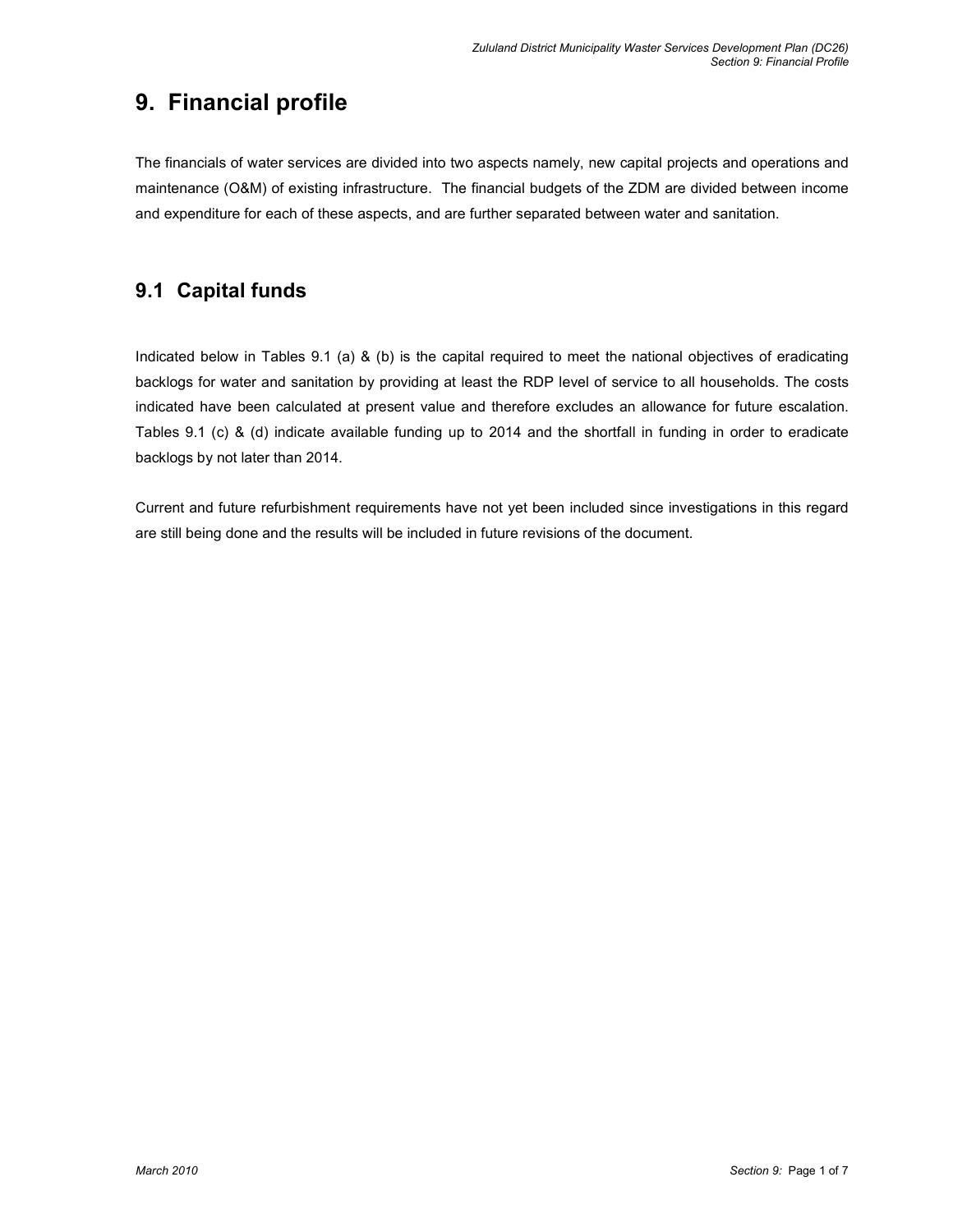#### Zululand District Municipality Waster Services Development Plan (DC26) Section 9: Financial Profile

### WATER | <sup>Capital</sup> | 2010/11 | 2011/12 | 2012/13 | 2013/14 | 2014/15 | >2015<br>*requirements* | 2010/11 | 2011/12 | 2012/13 | 2013/14 | 2014/15 Regional bulk | R 1 747 706 529 | R 118 082 700 | R 140 246 274 | R 132 648 474 | R 118 142 374 | R 118 142 374 | R 1 120 444 333 Secondary bulk | R 1 327 564 922 | R 33 737 914 | R 40 070 364 | R 37 899 564 | R 33 754 964 | R 1 1 148 347 152 Reticulation R 157 862 420 | R 16 868 957 | R 20 035 182 | R 18 949 782 | R 16 877 482 | R 16 877 482 | R 68 253 535 Total capital (new) R 3 233 133 871 R 168 689 571 R 200 351 820 R 189 497 820 R 168 774168 774 820 R 168 774 820 R 2 337 045 020 Regional bulk tbd | tbd | tbd | tbd | tbd | tbd Secondary bulk tbd tbd tbd tbd tbd tbd tbd Reticulation tbd tbd tbd tbd tbd tbd tbd Total capital (refurbishment) tbd tbd tbd tbd tbd tbd tbd Total capitalR 3 233 133 871 R 168 689 571 R 200 351 820 R 189 497 820 R 168 774 820 R 168 774 820 R 2 337 045 020

#### Table 9.1 (a): Capital requirements: water

#### Table 9.1 (b): Capital requirements: sanitation

| <b>SANITATION</b>                       |    | Capital<br>requirements  | 2010/11 |            | 2011/12 |                          | 2012/13 |                          | 2013/14 |                          | 2014/15 |            | >2015 |             |
|-----------------------------------------|----|--------------------------|---------|------------|---------|--------------------------|---------|--------------------------|---------|--------------------------|---------|------------|-------|-------------|
| <b>Bulk infrastructure</b>              | R  | $\overline{\phantom{a}}$ | R       | ۰          | R       | $\overline{\phantom{0}}$ | R       | $\overline{\phantom{0}}$ | R       | $\overline{\phantom{0}}$ | R       | ۰          | R     |             |
| Reticulation                            | R  |                          | R       |            | R       | $\overline{\phantom{0}}$ | R       | $\overline{\phantom{0}}$ | R       | $\overline{\phantom{0}}$ | R       |            | R     |             |
| VIP toilets                             | R. | 418 168 000              | R.      | 40 830 800 | R       | 42 398 600               | R.      | 42 398 600               | R       | 42 398 600               | R       | 42 398 600 | R     | 207 742 800 |
| Total capital (new)                     | R. | 418 168 000              | R.      | 40 830 800 | R       | 42 398 600               | R       | 42 398 600               | R       | 42 398 600               | R       | 42 398 600 | R     | 207 742 800 |
| <b>Bulk infrastructure</b>              |    | tbd                      |         | tbd        |         | tbd                      |         | tbd                      |         | tbd                      |         | tbd        |       | tbd         |
| Reticulation                            |    | tbd                      |         | tbd        |         | tbd                      |         | tbd                      |         | tbd                      |         | tbd        |       | tbd         |
| VIP toilets                             |    | tbd                      |         | tbd        |         | tbd                      |         | tbd                      |         | tbd                      |         | tbd        |       | tbd         |
| <b>Total capital</b><br>(refurbishment) |    | tbd                      |         | tbd        |         | tbd                      |         | tbd                      |         | tbd                      |         | tbd        |       | tbd         |
| <b>Total capital</b>                    | R. | 418 168 000              | R.      | 40 830 800 | R       | 42 398 600               | R       | 42 398 600               | R       | 42 398 600               | R       | 42 398 600 | R.    | 207 742 800 |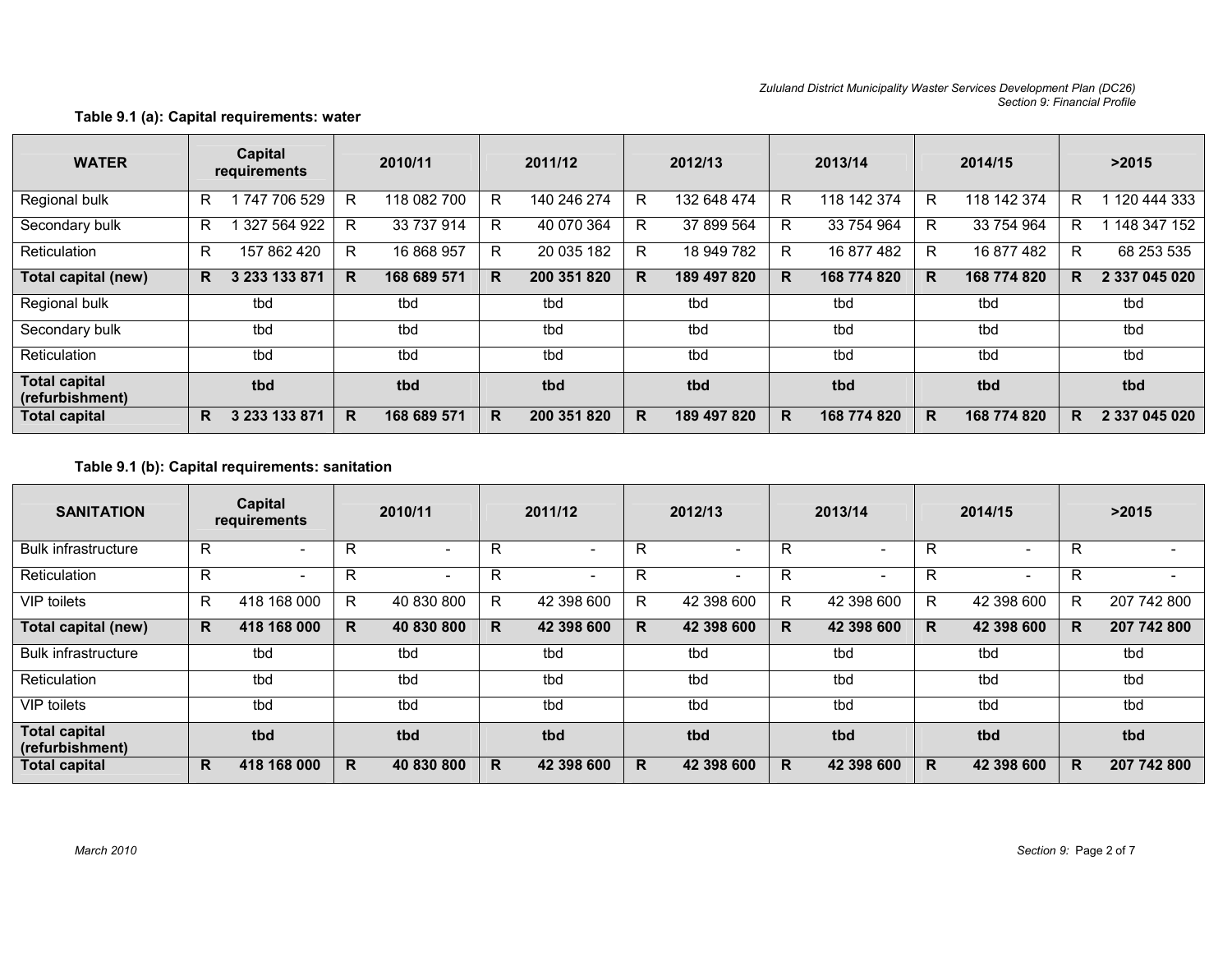### Table 9.1(c)

### Sources of capital income: water

| <b>WATER</b>             |   | <b>Expected Funding</b>  |   | 2010/11                  |    | 2011/12                  |   | 2012/13                  |    | 2013/14     | >2014          |
|--------------------------|---|--------------------------|---|--------------------------|----|--------------------------|---|--------------------------|----|-------------|----------------|
| <b>MIG</b>               | R | 614 314 031              | R | 143 689 571              | R  | 156 874 820              | R | 156 874 820              | R. | 156 874 820 | <b>Unknown</b> |
| <b>DWAF</b>              | R | 111 000 000              | R | 23 000 000               | R  | 43 477 000               | R | 32 623 000               | R. | 11 900 000  | <b>Unknown</b> |
| Housing                  | R | $\overline{\phantom{0}}$ | R | $\overline{\phantom{a}}$ | R  | $\overline{\phantom{a}}$ | R | $\overline{\phantom{a}}$ | R  |             | <b>Unknown</b> |
| Other grant funding      | R | $\overline{\phantom{a}}$ | R | $\overline{\phantom{a}}$ | R  | $\overline{\phantom{a}}$ | R | $\overline{\phantom{a}}$ | R  |             | <b>Unknown</b> |
| Loans                    | R | $\overline{\phantom{0}}$ | R | $\overline{\phantom{a}}$ | R  | ۰                        | R | $\overline{\phantom{a}}$ | R  |             | <b>Unknown</b> |
| <b>Confirmed funding</b> | R | 725 314 031              | R | 166 689 571              | R. | 200 351 820              | R | 189 497 820              | R. | 168 774 820 |                |
| Capital requirements     | R | 3 233 133 871            |   |                          |    |                          |   |                          |    |             |                |
| <b>Shortfall</b>         | R | -2 507 819 840           |   |                          |    |                          |   |                          |    |             |                |

Table 9.1(d)

### Sources of capital income: sanitation

| <b>SANITATION</b>        | <b>Expected Funding</b> |                          | 2010/11 |                          | 2011/12 |                          | 2012/13 |                          | 2013/14 |            | >2014          |
|--------------------------|-------------------------|--------------------------|---------|--------------------------|---------|--------------------------|---------|--------------------------|---------|------------|----------------|
| <b>MIG</b>               | R                       | 166 026 600              | R.      | 38 830 800               | R       | 42 398 600               | R.      | 42 398 600               | R.      | 42 398 600 | <b>Unknown</b> |
| <b>DWAF</b>              | R                       | 2 000 000                | R.      | 2 000 000                | R       | ۰.                       | R       | $\overline{\phantom{a}}$ | R       |            | Unknown        |
| Housing                  | R                       | $\overline{\phantom{0}}$ | R       | $\overline{\phantom{a}}$ | R       | $\overline{\phantom{0}}$ | R       | $\overline{\phantom{0}}$ | R       |            | <b>Unknown</b> |
| Other grant funding      | R                       | $\overline{\phantom{0}}$ | R       | $\overline{\phantom{a}}$ | R       | $\overline{\phantom{0}}$ | R       | $\overline{\phantom{0}}$ | R       |            | <b>Unknown</b> |
| Loans                    | R                       | $\overline{\phantom{a}}$ | R       | $\sim$                   | R       | $\overline{\phantom{0}}$ | R       | $\overline{\phantom{a}}$ | R       |            | <b>Unknown</b> |
| <b>Confirmed funding</b> | R                       | 168 026 600              | R       | 40 830 800               | R       | 42 398 600               | R       | 42 398 600               | R.      | 42 398 600 |                |
| Capital requirements     | R                       | 418 168 000              |         |                          |         |                          |         |                          |         |            |                |
| <b>Shortfall</b>         | R                       | $-250$ 141 400           |         |                          |         |                          |         |                          |         |            |                |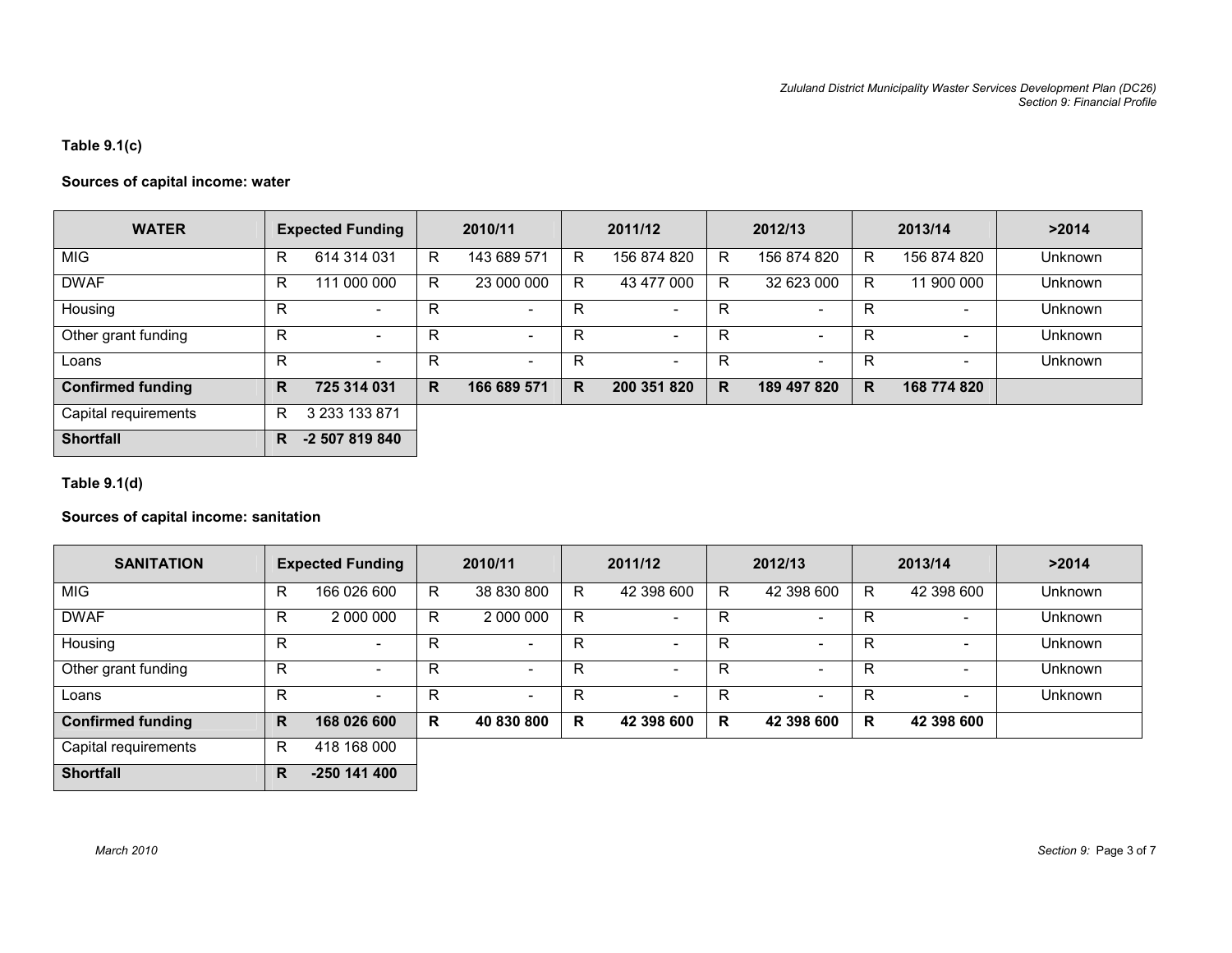# 9.2 Operating costs and income (water & sanitation)

Of critical importance is the funding of Operations and Maintenance of existing and future schemes as they are being commissioned. Correct O&M of physical infrastructure is arguably more important than infrastructure construction because unless successful preventative maintenance procedures are instituted schemes will become inoperative. As a large proportion of expenditure relates to staff, competent personnel are required to ensure that the large investments in water services are not negated through dysfunction or dereliction.

Table 9.2 (a) below shows the operational costs associated with the provision of water services in the district. The figures have been derived from the ZDM budget of 2009/10.

# 9.3 Tariffs and charges

The ZDM tariff structure for various levels of water and sanitation services, including the Free Basic Services (FBS) allowance to households, are indicated in Table 9.3 (a) below. The demographics of the ZDM indicate that the level of poverty in the ZDM is high (Section 1). The ZDM cannot afford the expenses of maintaining an indigent roster and therefore provides all households in the district with FBS. Only institutions (schools, clinics, etc.) are not provided with FBS. ZDM might in future refine the above approach to a more targeted approach based on different residential areas.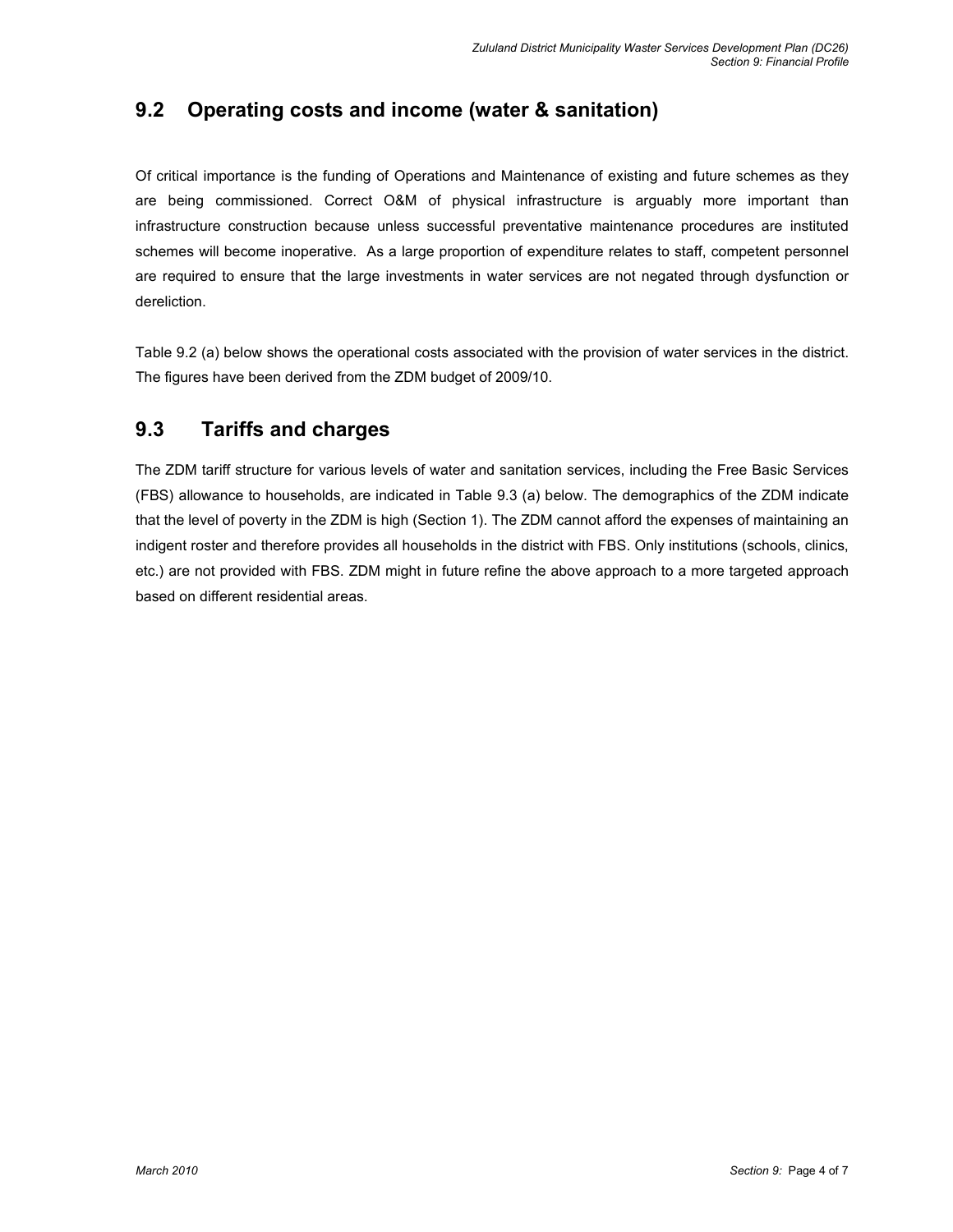| Operating costs and income |   | Total (5 years) | 2010/11          | 2011/12         | 2012/13          | 2013/14          | 2014/15          |
|----------------------------|---|-----------------|------------------|-----------------|------------------|------------------|------------------|
| Operational costs          |   | 666 999 959     | R 114 139 090    | R 126 379 291   | R 133 962 049    | R 141 999 771    | R 150 519 758    |
| Personnel costs            |   | 444 666 639     | 76 092 727<br>R. | R 84 252 861    | 89 308 032<br>R. | 94 666 514<br>R. | R 100 346 505    |
| <b>Total O&amp;M costs</b> | R | 1 111 666 598   | R 190 231 817    | R 210 632 152   | R 223 270 081    | R 236 666 286    | R 250 866 263    |
| Equitable share            | R | 1 003 196 990   | R 170 778 345    | R 190 283 820   | R 201 700 849    | R 213 802 900    | R 226 631 074    |
| Income: sales              | R | 108 469 608     | 19 453 472<br>R. | 20 348 332<br>R | 21 569 231<br>R. | 22 863 385<br>R. | 24 235 188<br>R. |
| <b>Total income</b>        | R | 1 111 666 598   | R 190 231 817    | R 210 632 152   | R 223 270 081    | R 236 666 286    | R 250 866 263    |

### Table 9.2 (a): Operational costs and income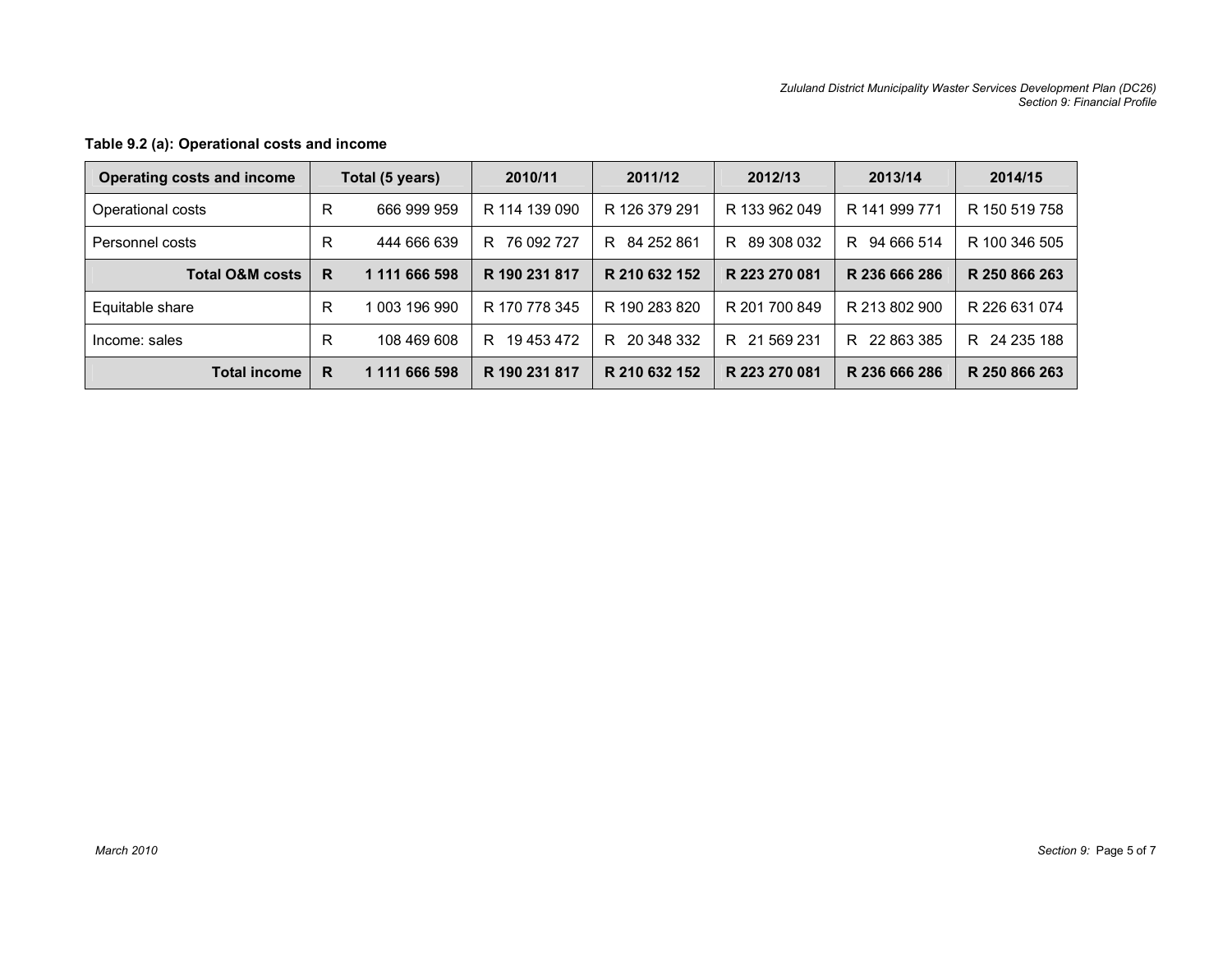### Table 9.3 (a): ZDM water services tariffs

| <b>ZDM Water and Sewage Tariffs</b>              | <b>Ulundi</b> | Nongoma                                          | Pongola      | eDumbe         |
|--------------------------------------------------|---------------|--------------------------------------------------|--------------|----------------|
| <b>Water tariffs</b>                             |               |                                                  |              |                |
| $0-6/kl$                                         |               | $\blacksquare$                                   | $\sim$       | $\blacksquare$ |
| 7-30/kl                                          | 4.40          | 4.40                                             | 3.34         | 4.40           |
| 31-40/kl                                         | 5.30          | 5.30                                             | 4.90         | 5.30           |
| >40 kl                                           | 6.15          | 6.15                                             | 6.15         | 6.07           |
| Commecial and Industrial                         | 5.83          | $\overline{\phantom{a}}$                         | 5.83         | 5.57           |
| Unmetered                                        | 73.51         |                                                  | 73.51        |                |
| Other business and state                         | 4.82          | 4.77                                             | 3.34         | 4.82           |
| Residential-3 months consumption                 |               |                                                  |              |                |
| limited to R250                                  | 273.79        | 273.27                                           | 273.27       | 273.79         |
| <b>Water connections</b>                         |               |                                                  |              |                |
| Residential                                      | $cost + 10%$  | $cost + 10%$                                     | $cost + 10%$ | $cost + 10%$   |
| <b>Businesses</b>                                | $cost + 10%$  | $cost + 10%$                                     | $cost + 10%$ | $cost + 10%$   |
| <b>Meter tampering</b>                           |               |                                                  |              |                |
| First offence                                    | 985.65        | 985.65                                           | 985.65       | 985.65         |
| Second offence                                   | 1971.29       | 1971.29                                          | 1971.29      | 1971.29        |
| Third offence                                    |               |                                                  |              |                |
| <b>Water reconnection fee</b>                    | 114.44        | 114.44                                           | 114.44       | 114.44         |
| <b>Water tankers</b>                             |               |                                                  |              |                |
| Loads                                            |               |                                                  |              |                |
| Rate per kilometer                               | 4.36          | 4.36                                             | 4.36         | 4.36           |
| Rate per kiloliter                               | 5.68          | 5.68                                             | 5.68         | 5.68           |
| <b>Other consumers</b>                           |               |                                                  |              |                |
| Where no working water meter is                  |               |                                                  |              |                |
| installed on which the property is               |               | Average based on previous consumption will apply |              |                |
| occuppied                                        |               |                                                  |              |                |
| Stand alone/ dedicated schemes                   | $cost + 10%$  | $cost + 10%$                                     | $cost + 10%$ | $cost + 10%$   |
|                                                  |               |                                                  |              |                |
| <b>Sewerage tariffs</b>                          |               |                                                  |              |                |
| <b>Domestic</b>                                  |               |                                                  |              |                |
| Basic 0-40kl                                     | 50.38         | 50.38                                            | 50.38        | 50.38          |
| Sewer excess >40kl of water<br>consumption       |               |                                                  |              |                |
| Sewer excess - Fixed charge                      |               |                                                  |              |                |
| Non domestic, Commercial,<br><b>High density</b> |               |                                                  |              |                |
| Basic 0-40kl                                     | 50.38         | 50.38                                            | 50.38        | 50.38          |
| Sewer excess >40kl of water                      |               |                                                  |              |                |
| consumption                                      | 2.16          | 2.16                                             | 2.16         | 2.16           |
| Vacuum Tank Service per 5kl or<br>part thereof   |               |                                                  |              |                |
| Normal week days                                 | 91.56         | 91.56                                            | 91.56        | 91.56          |
| Weekends and Public Holidays                     | 320.44        | 320.44                                           | 320.44       | 320.44         |
| Rate per KI                                      | 4.34          | 4.34                                             | 4.34         | 4.34           |
| Stand alone/ dedicated schemes                   | $cost + 10%$  | $cost + 10%$                                     | $cost + 10%$ | $cost + 10%$   |